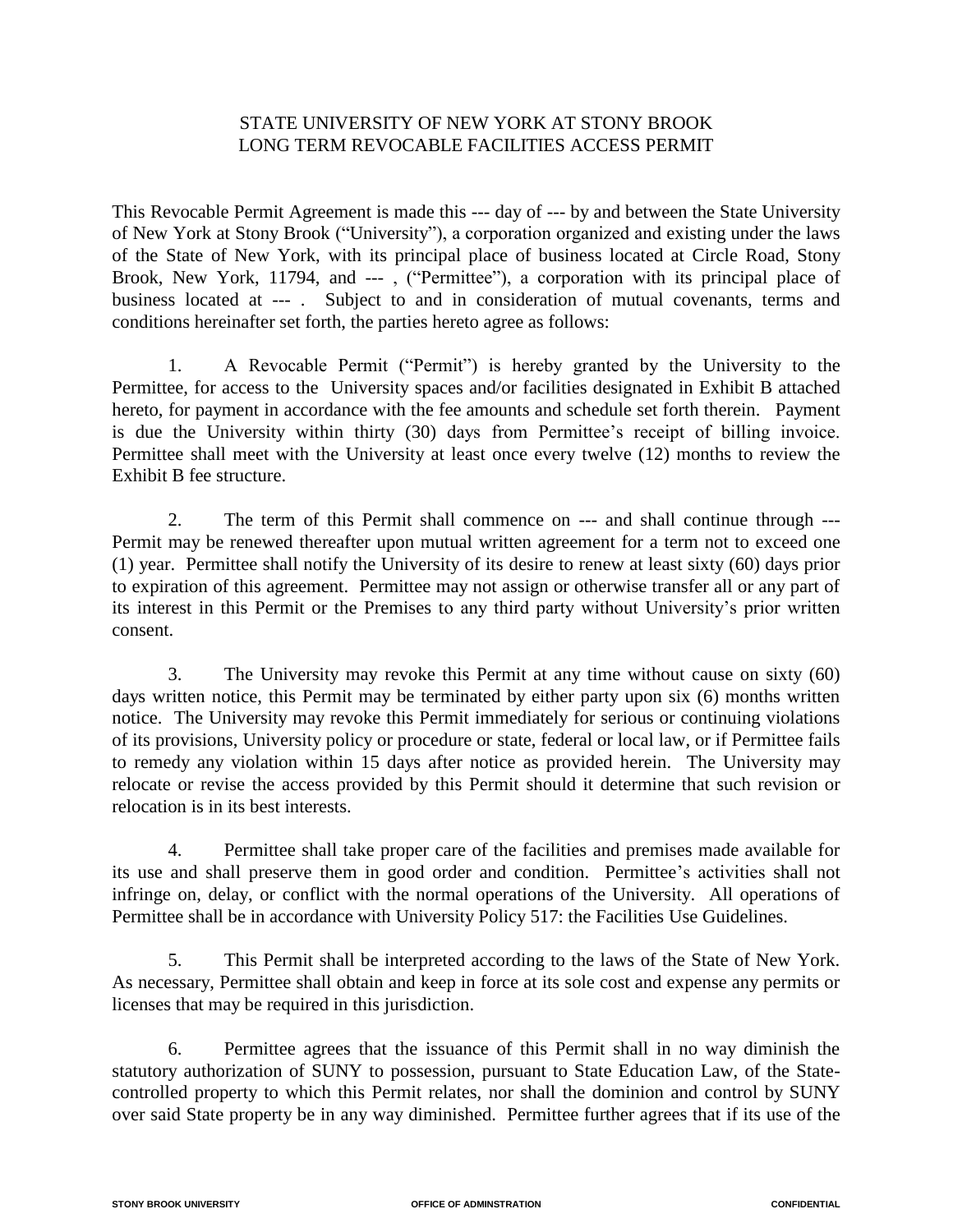State-owned property to which this Permit relates is inconsistent with State or federal law, or in any way conflicts with the mission, purposes or objectives of SUNY, then this Permit shall be void and of no further force and effect.

7. Permittee specifically agrees that this Permit does not create the relationship of landlord and tenant between SUNY or University and Permittee with regard to the use of Stateowned property to which this Permit relates. Permittee further agrees that its relationship to the University, SUNY, or the State of New York arising out of this Permit is not that of employeeemployer should any service be provided, but is, instead, that of independent contractor.

8. Permittee specifically agrees to pay all costs as per Exhibit B. Permittee shall be held responsible for and liable to the University for payment of any and all costs incurred by the University to restore the premises in good order and condition, including any pre or post-event expenses incurred by the University to remove signage installed in non-approved locations.

9. Permittee shall have the right, for as long as this Permit remains in force, to enter, but not loiter, in space designated in Exhibit B.

10. Permittee specifically agrees not to hold itself out as representing the State of New York, the State University of New York or the State University of New York at Stony Brook in connection with the use of the State-owned property to which this Permit relates, nor shall the name of the State of New York, the State University of New York, or the State University of New York at Stony Brook be used by Permittee for any purpose whatsoever without prior, specific written approval.

11. Neither party may use the name, trademark or logo of the other without prior written permission. The mention of University in promotional materials generated by Permittee, other than an address, shall be submitted to University's Office of Communications for approval prior to dissemination, which approval shall not be unreasonably withheld.

12. Permittee assumes all risks incidental to the use of space as per Exhibit B and shall be solely responsible for any and all accidents or injuries to persons (including death) or property arising out of or in connection with its activities, use of the facilities, appurtenances and surrounding grounds, if caused by the negligence of Permittee, its agents, employees, invitees or visitors. Permittee agrees to indemnify and hold harmless the State of New York, the State University of New York and State University of New York at Stony Brook from any and all claims, suits, actions, damages, costs or loss arising out of or relating to Permittee's use of the space and facilities, or the violation by Permittee or its agents, employees and/or visitors of any law, code, order, ordinance, rule or regulation in connection with said use.

13. Permittee is required to provide documentation of completed background checks (as described below) on all employees associated with any and all on-site operations.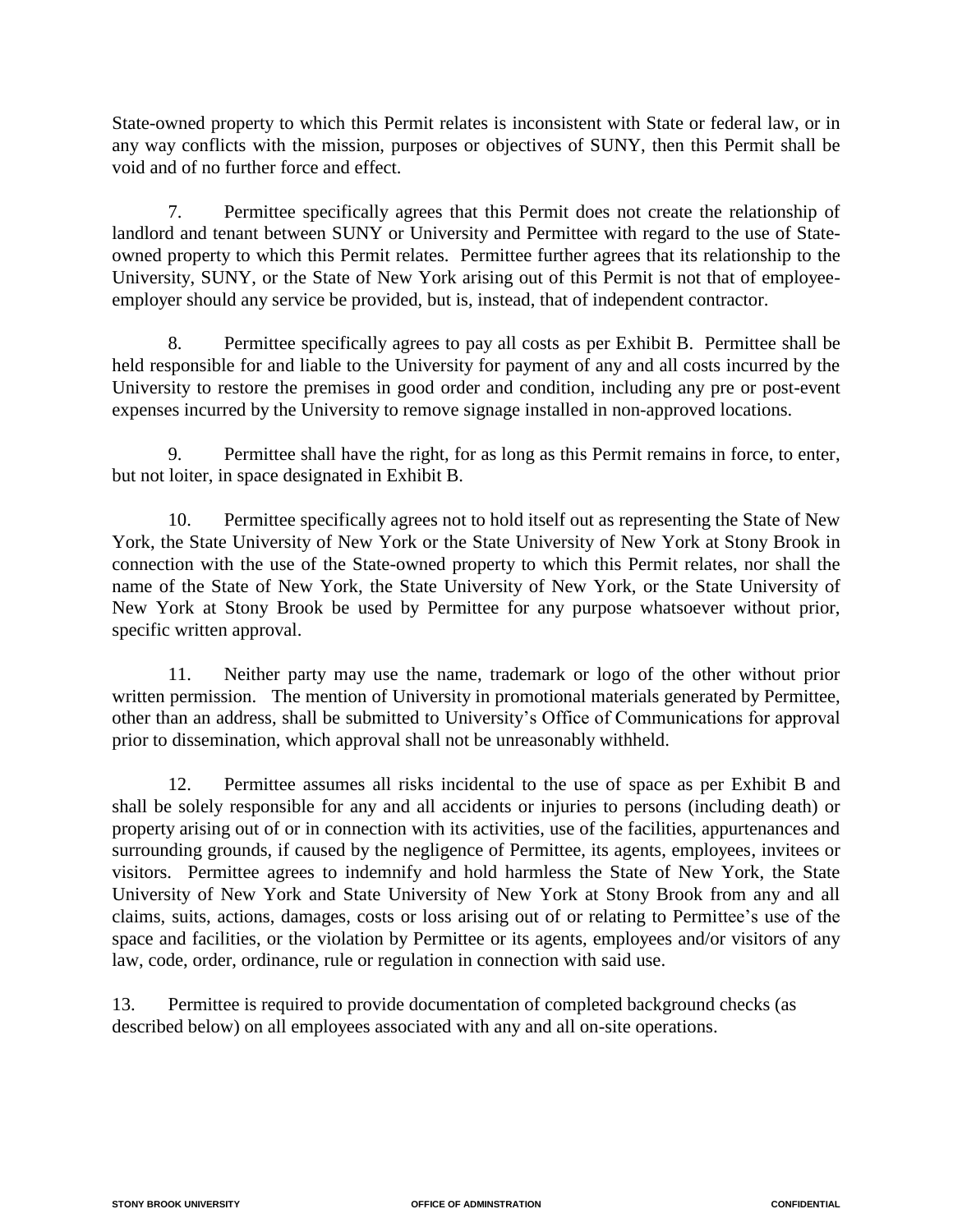### **Background Checks for Contractors Performing Services at Stony Brook University owned Managed Facilities (herein referred to as "University"):**

(a) Requirements of this clause apply to the successful awardees(s) of the contract who will be performing on-site work for the University under the contract.

### **(b) Definitions.**

For the purposes of this clause, the following definitions apply:

(1) **On-Site**: "On-Site" refers to any University Facility or leased spaces open to the public or at which the University business operations are conducted.

(2) **Suitability**: "Suitability" refers to identifiable character traits and past conduct which are reasonably sufficient to indicate whether a given individual is likely or not likely to be able to perform the requirements of a contract at the University on-site locations without undue risk to the interest of the University.

(3) **Suitability Determination**: A "suitability determination" is a determination that there are reasonable grounds to believe that an individual will likely be able to perform the contract requirements on-site without undue risk to the interest of the University.

### **(c) Applicability.**

(1) Contractors shall perform background checks and make suitability determinations on contractor employees before the individual employees can perform on-site contract services for the University. (2) The Director of Procurement, or his designee, on a case-by-case basis, may, either temporarily or permanently, waive the requirements of this clause, in whole or in part, if they determine in writing that background checks and suitability determinations are not necessary at the specific location, or for a specific individual, in order to protect the University's interest.

### **(d) Background Check.**

(1) The Contractor is responsible, at its own expense for completing background checks and making suitability determinations on its employees prior to the employee beginning on-site work. Compliance with the requirement for performing a background check and making suitability determination shall not be construed as providing a contractor employee clearance to secured areas. Contractors are required to maintain records of background checks and suitability determinations for the term of the contract, and to make them available to the University when requested.

(2) At a minimum, the background check and suitability determination much include an evaluation of: (i) Verification that the individual is not listed on a national watched person database. The

following link has information about a data available. <http://www.treas.gov/offices.enforcement/ofac/sdn/index.html>

The following link has a PDF file of a list of SPECIALLY DESIGNATED NATIONALS AND BLOCKED PERSONS

### [http://www.treas.gov/offices/enforcement/ofac/sdn/t11sdn.pdf;](http://www.treas.gov/offices/enforcement/ofac/sdn/t11sdn.pdf)

(ii) Criminal History checks (using a national database that contains criminal histories and supplement this search by checks of NYS Office of Court Administration and comparable searches of the State where the person has lived, worked or attended school during the past 5 years) or by obtaining the record of convictions from NYSOCA directly and from their equivalents from other States where the person might have lived, worked or attended school during the last 5 years;

- (iii) DMV driving records;
- (iv) Social Security Number trace;
- (v) Verification of U.S. citizenship or legal resident status; and
- (vi) Residence (past 3 years) (should be requested on employment application to compare against data from DMV license and other searches for verification);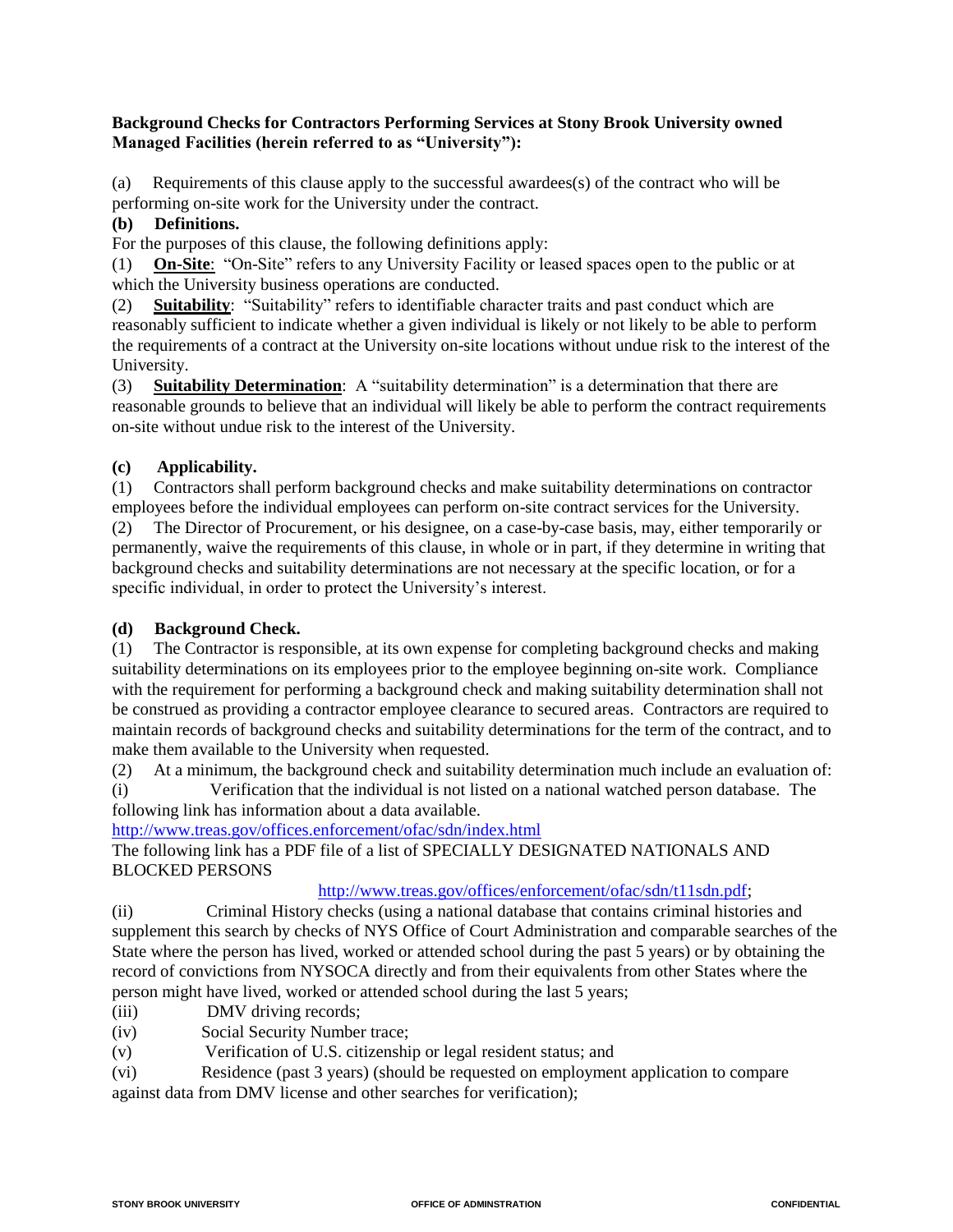### GENERAL TERMS AND CONDITIONS **PROPOSAL 13/14-000MC**

### **(e) Background Check Guidelines.**

(1) In making a suitability determination, the contractor shall consider the following factors and evaluate them against the work to be performed, the performance location, and the degree of risk to the University:

(i) Any loyalty or terrorism issue;

(ii) Patterns of conduct (e.g. alcoholism/drug addiction, financial irresponsibility/major liabilities, dishonesty, unemployability for negligence or misconduct, criminal conduct);

- (iii) Dishonorable military discharge;
- (iv) Felony and misdemeanor offenses;
- (v) Illegal drug manufacturing/trafficking/sale;
- (vi) Major honesty issue (e.g., extortion, armed robbery, embezzlement, perjury);
- (vii) Criminal sexual misconduct;
- (viii) Serious violent behavior (e.g., rape, aggravated assault, arson, child abuse, manslaughter);
- (ix) Illegal use of firearms/explosives; and
- (x) Employment related misconduct involving dishonesty, criminal or violent behavior.

(2) The contractor shall evaluate any adverse information about an individual by considering the following factors before making a suitability determination:

- (i) The nature, extent and seriousness of the conduct;
- (ii) The circumstances surrounding the conduct;
- (iii) The frequency and recency of the conduct;
- (iv) The individual's age and maturity at the time of the conduct;
- (v) The presence or absence of rehabilitation and other pertinent behavior changes;
- (vi) The likelihood of continuation of the conduct.
- (vii) The potential for pressure, coercion, exploitation, or duress;
- (viii) How, and if, the conduct bears upon potential job responsibilities; and
- (ix) The employee's employment history before and after the conduct.

**Each suitability determination should be documented in a narrative. If negative items are mitigated by subsequent passage of time or completion of substance abuse programs this rationale should be included in the narrative. A negative suitability determination must be supported by a finding that the adverse information has a direct bearing on the potential job duties or that it is deemed sufficiently serious to bar the employee from the University site.**

### **(f) Employee Removal.**

Whenever a contractor becomes aware that any employee working at an on-site location under a University contract becomes an unacceptable risk to the University; the contractor shall immediately remove that employee from the site, notify the University that such a removal has taken place, and replace them with a qualified substitute. If the approval of the University was initially required for the removed employee, University approval is required for the replacement employee.

### **(g) University Notification.**

Prior to commencement of on-site contract performance, the contractor shall notify the University that the background checks and suitability determinations required by this clause have been completed for affected individuals.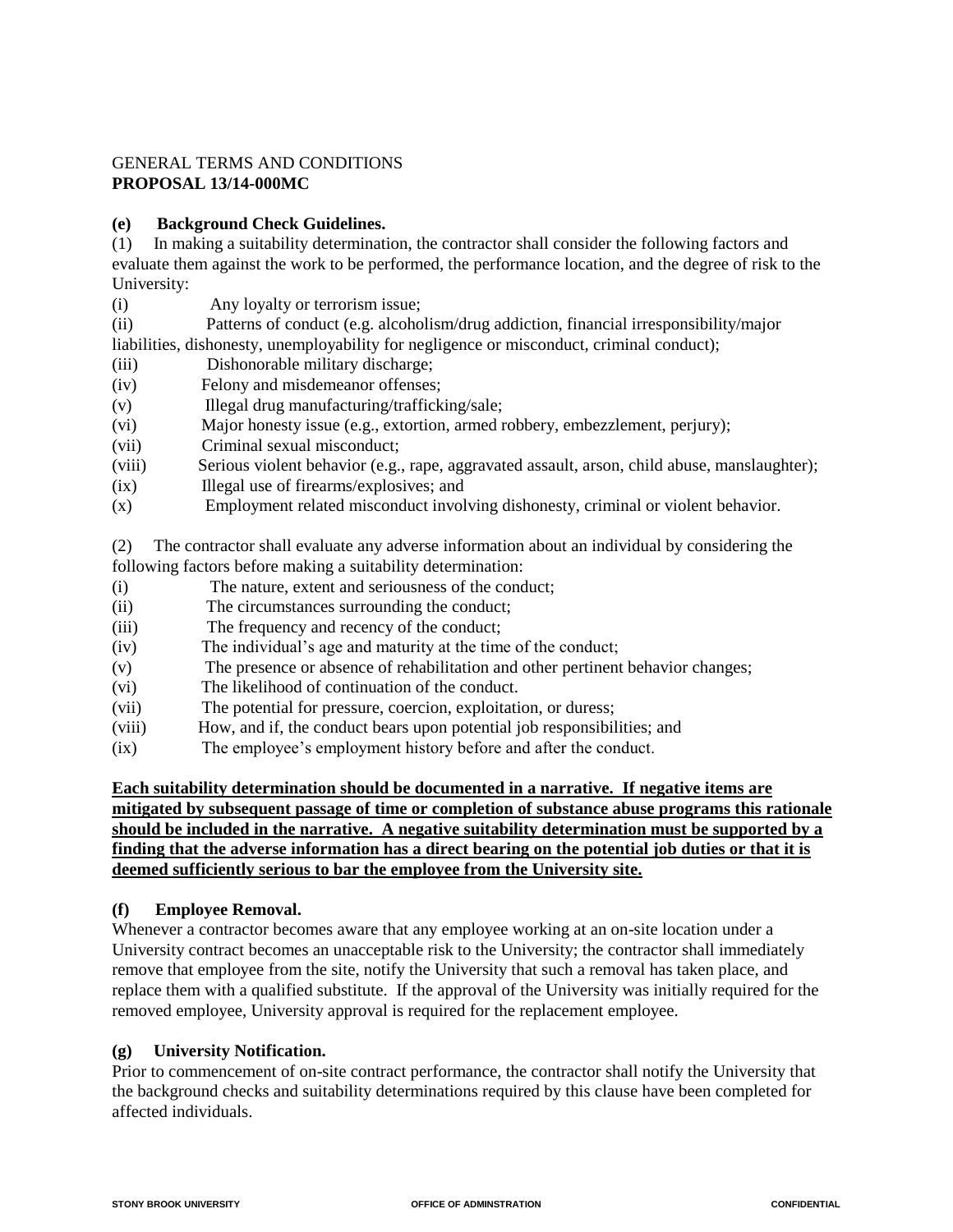14. Prior to the effective date of this Permit, Permittees shall carry, at their own expense, general/umbrella liability insurance in the amount of two million (\$2,000,000) dollars per occurrence and two million (\$2,000,000) dollars in the aggregate, and naming the **State of New York,** the **State University of New York** and the **State University of New York at Stony Brook** as "additional insureds", for liability coverage for acts committed by or suffered by Permittee's agents, employees, invitees and/or visitors. **A Certificate of Insurance must be provided and must be accompanied by a completed Certification by Insurance Broker form**. Such insurance shall remain in effect throughout the term of this Permit.

15. Permittee specifically agrees that if this Permit is canceled or terminated for any reason, Permittee shall have no claim against the State of New York, State University of New York or the State University of New York at Stony Brook, nor against their agents, officers or employees, and further agrees that the State of New York, the State University of New York, the State University of New York at Stony Brook and their agents, officers and employees shall be relieved from any and all liability.

16. All events that serve alcohol MUST comply with University Alcohol Policy.

(see http://studentaffairs.stonybrook.edu/jud/alcohol.shtml )

 Violation of this policy or misuse of campus facilities may result in denial of future access, disciplinary and/or legal action.

17. Any notice to either party hereunder shall be in writing, signed by the party giving it, and served either personally or by registered mail, addressed as follows:

| To University: | Mark Woodruff                                   |
|----------------|-------------------------------------------------|
|                | Director of University Revocable Permit Program |
|                | 221 Administration                              |
|                | <b>SUNY</b> at Stony Brook                      |
|                | Stony Brook, New York 11794-1002                |

Copy to:

To Permittee:

or to such other addresses as may be designated by written notice, delivered as set forth above. All notices shall be effective on receipt.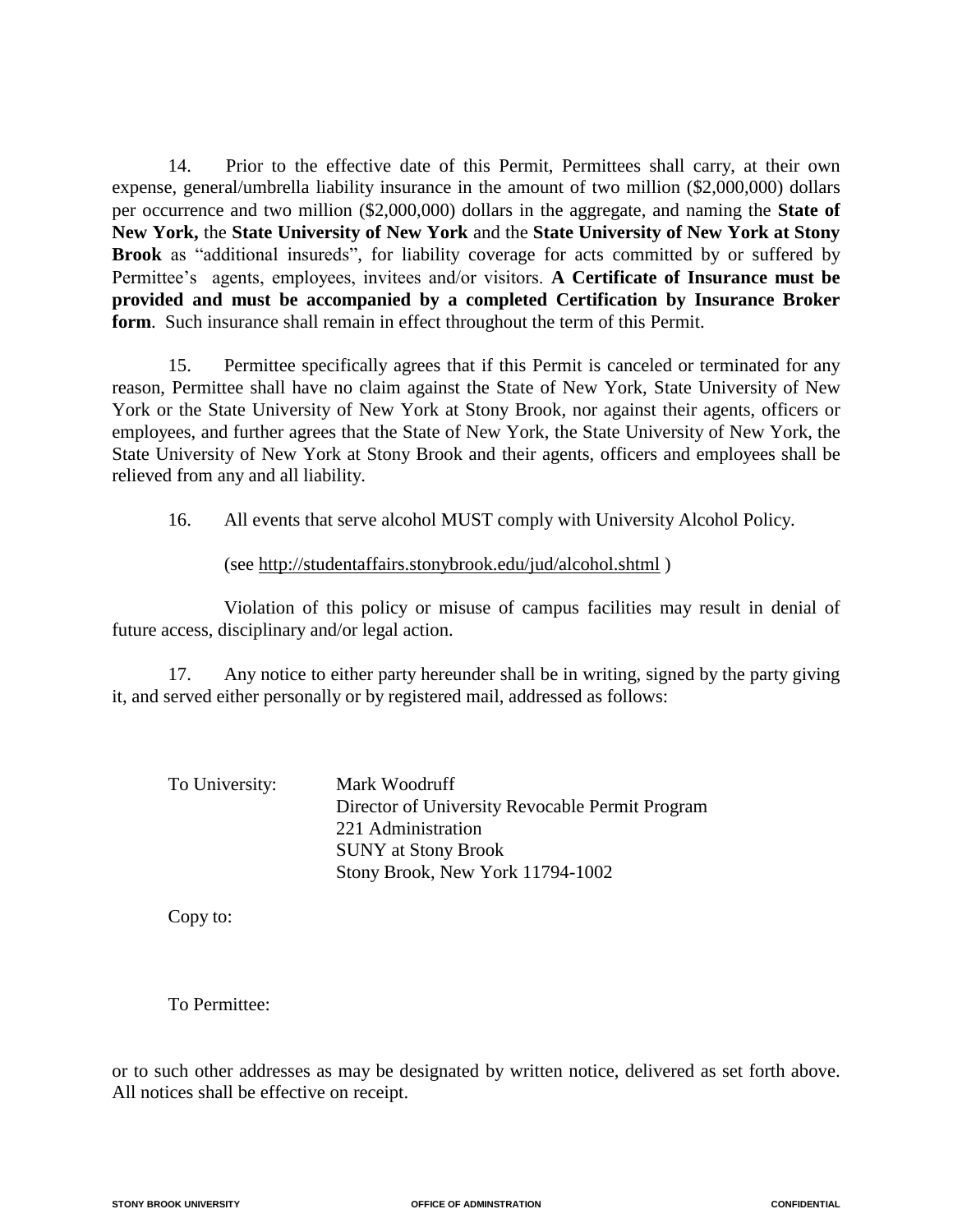18. Stony Brook University is a tobacco free campus. Permittee shall comply with SUNY and University regulations and policies, and with all applicable State, federal and local laws, rules, orders, regulations and requirements. Permittee agrees to the terms and conditions set forth in Exhibit A and A-1 attached hereto.

19. This Permit and attached Exhibits A, A-1 and B constitute the entire agreement between the parties hereto. All previous communications between the parties, whether written or oral, with reference to the subject matter of this Permit, are hereby superseded.

This Revocable Permit Agreement is hereby executed by duly authorized officers of the State University of New York at Stony Brook and Permittee.

\_\_\_\_\_\_\_\_\_\_\_\_\_\_\_\_\_\_\_\_\_\_\_\_\_\_\_ \_\_\_\_\_\_\_\_\_\_\_\_\_\_\_\_\_\_\_\_\_\_\_\_\_\_\_

STATE UNIVERSITY OF NEW YORK Permittee Info AT STONY BROOK

Lyle Gomes (Permittee) Vice President for Finance and Chief Budget Officer

Date: \_\_\_\_\_\_\_\_\_\_\_\_\_\_\_ Date: \_\_\_\_\_\_\_\_\_\_\_\_\_\_\_

STATE UNIVERSITY OF NEW YORK AT STONY BROOK

Joseph Loughren Director of Financial Services For Facilities and Administration

\_\_\_\_\_\_\_\_\_\_\_\_\_\_\_\_\_\_\_\_\_\_\_\_\_\_\_

Date: \_\_\_\_\_\_\_\_\_\_\_\_\_\_\_\_\_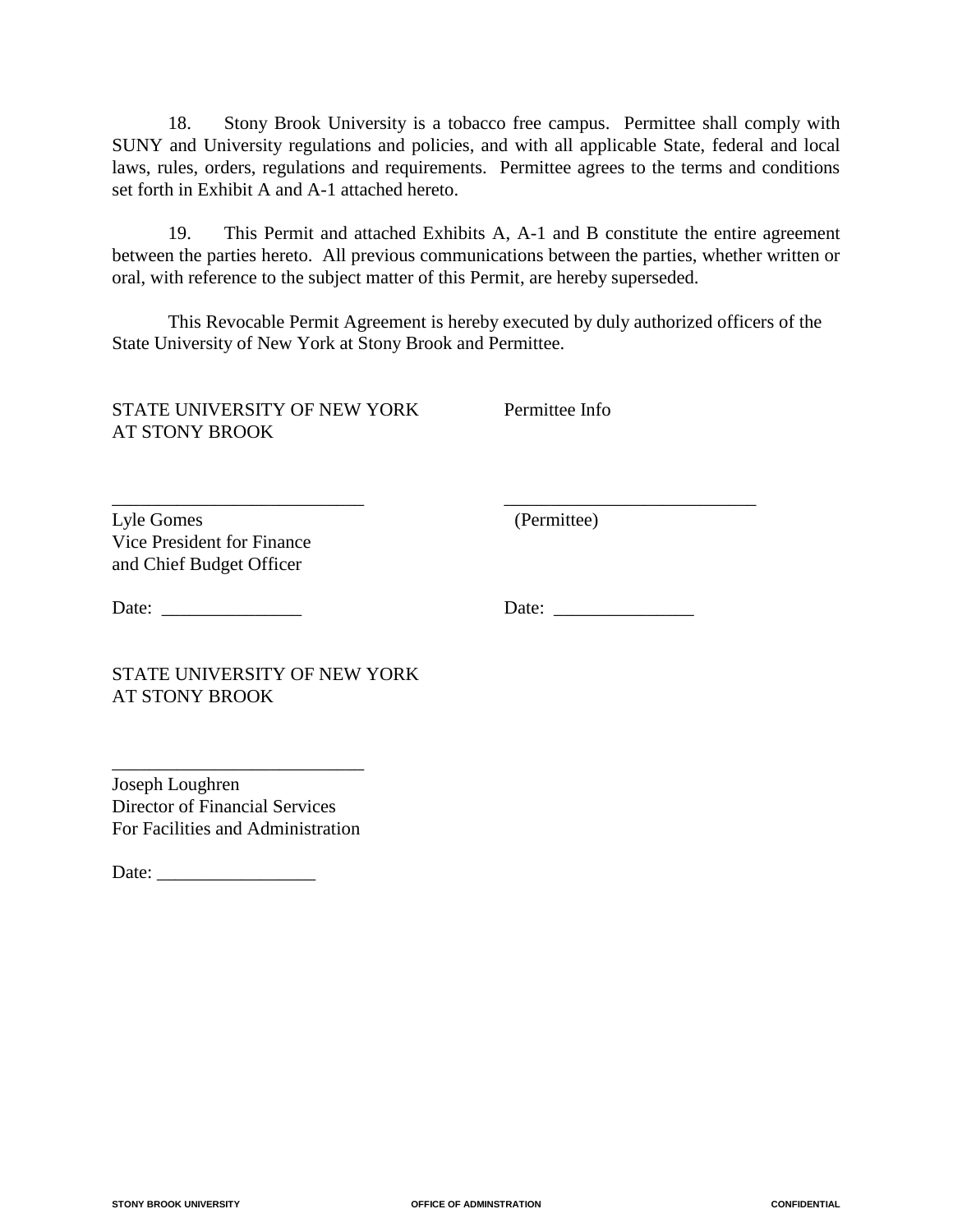## **EXHIBIT B**

**Description of Spaces, Facilities, and Fees**